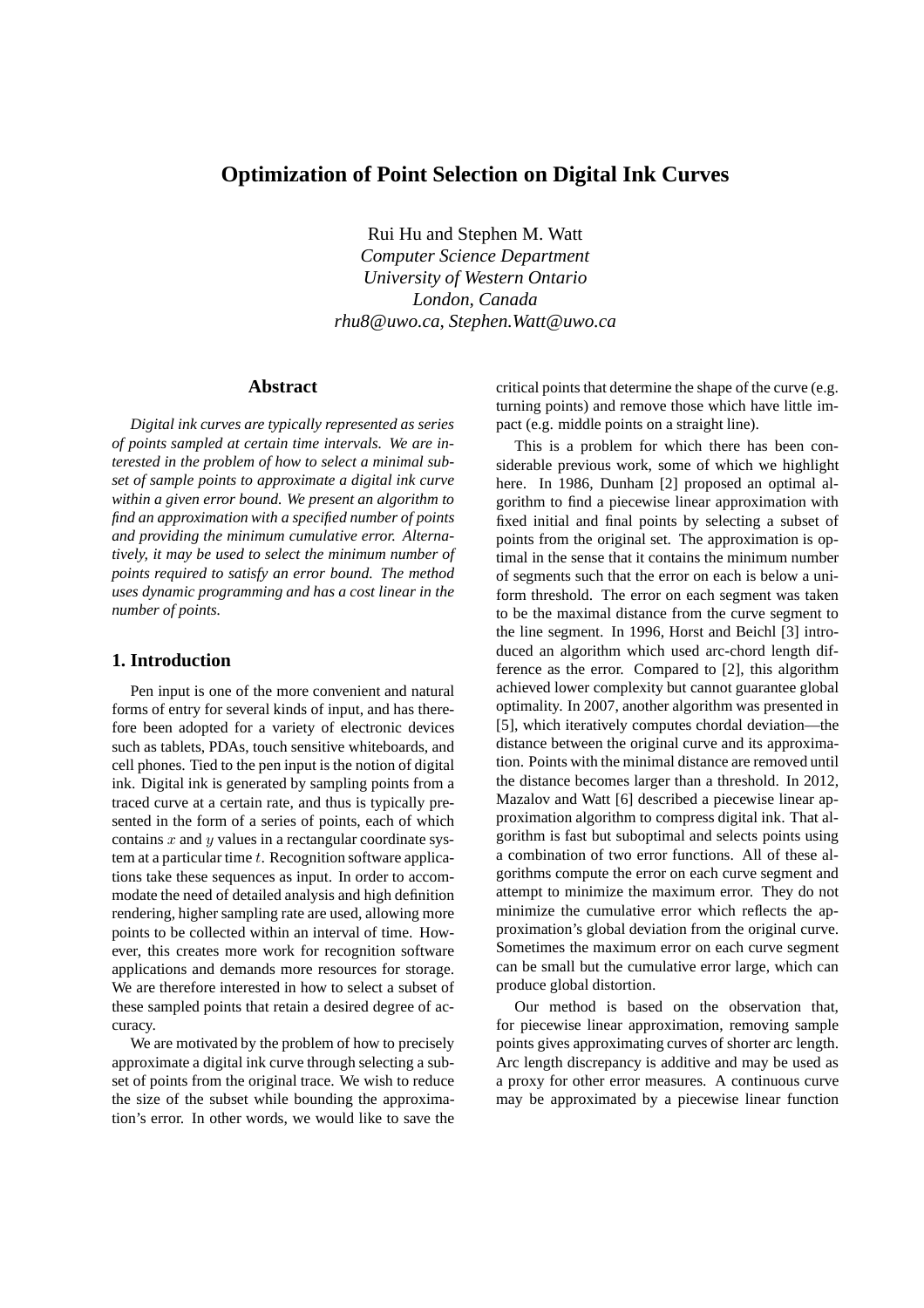with vertices on the curve. Decreasing the arc length discrepancy by adding points to a piecewise linear approximation decreases all the usual error measures and cannot increase them.

We present an algorithm to find an optimal point selection to approximate a piecewise linear curve. It can be used in two ways:

- Given a digital ink curve consisting of  $n > 2$ points and a specified number of points  $2 \leq k \leq n$ , the algorithm selects a subset of  $k$  points such that the arc length discrepancy between the approximation and the original curve is minimized.
- Given a digital ink curve and a bound on arc length discrepancy, the algorithm selects a subset of points of minimum number required to approximate the curve to within that bound. That is, no smaller subset of the original points can achieve the bound.

Both uses are globally optimal and can be applied to both open and closed, planar and space curves.

The method can be applied when other error measures are of interest. In this case, though fast and good, the point selection is not guaranteed to be optimal. We have used this method with a variety of error types used in prior work, including the arc-chord length difference, maximal height, average height, which in turn measure the difference between the curve length and the chord length, the maximal height from the curve to the chord, and the average height from the curve to the chord. All of these errors are computed on each curve segment.

The remainder of the article is organized as follows. In section 2, we present the algorithm, its correctnes and complexity. Section 3 reports on experiments conducted to evaluate the performance of with several error functions. Section 4 concludes the article.

# **2 The Approximation Algorithm**

# **2.1 Problem Definition**

We consider a digital ink curve to be a two dimensional curve made up of a series of points. Our objective is to find an acceptable approximation by selecting a subset of points from the original ones. We have two problems: 1) Given a digital ink curve consisting of  $n \geq 2$  points and a specified number of points k,  $2 \leq k \leq n$ , how can we select the k points such that the cumulative error between the approximation and the original curve is minimized? 2) Given a digital ink curve consisting of  $n \geq 2$  points and a cumulative error threshold  $\epsilon > 0$ , how can we select the minimum number of points required to approximate the curve such that the cumulative error is less than or equal to  $\epsilon$ ?

**Algorithm 1**: Approximation by k points

**Input**: A digital ink curve of *n* points,  $n \geq 2$ **Input**: The specified number  $k, 2 \leq k \leq n$ **Output**: The indices of the k points **begin** // The indices of the k points  $S \leftarrow \{\};$ // The minimum weight table



Both problems can be seen as graph problems. Given a digital ink curve consisting of  $n$  points, we first assign an index to each point. A weighted DAG (directed acyclic graph)  $G(V, E)$  can be constructed from these points, where

$$
\begin{cases}\nV = \{v_i \mid 0 \le i \le n-1\} \\
E = \{(v_i, v_j) \mid 0 \le i < j \le n-1\}\n\end{cases}\n\tag{1}
$$

The set  $V$  contains  $n$  vertices, with  $v_i$  corresponding to the *i*-th point  $p_i$  on the digital ink curve. The DAG will be constructed to have a unique source (vertex with no inbound edge) and a unique sink (vertex with no outbound edge). The source corresponds to the initial point  $p_0$  and the sink corresponds to the final point  $p_{n-1}$ . The weight of each edge is defined as:

$$
w(v_i, v_j) = errorFn(p_i, p_j) \qquad (2)
$$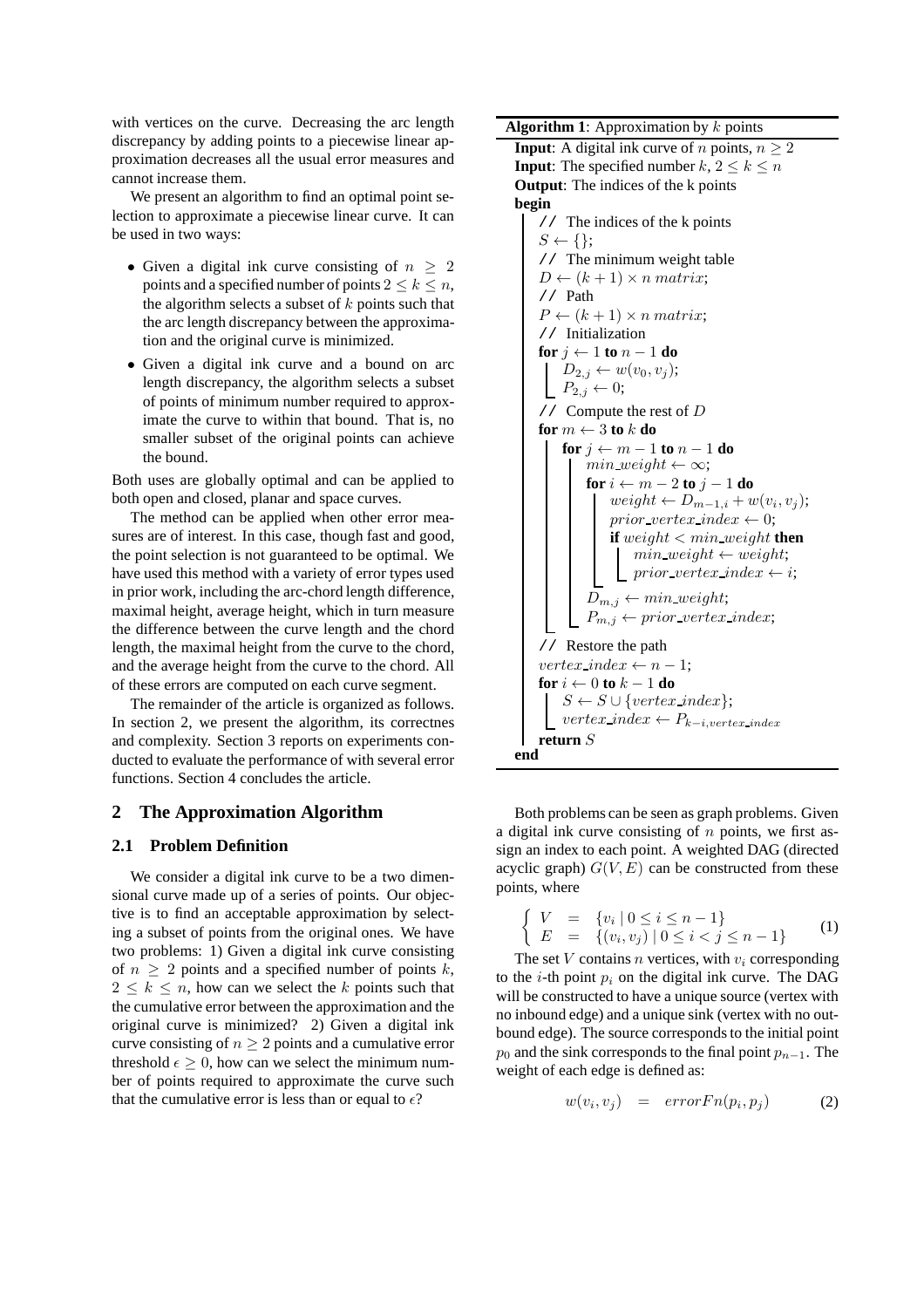The error function  $errorFn(p_i, p_j)$  is given beforehand. It measures the approximation error on the curve segment determined by  $p_i$  and  $p_j$ . Different error functions can be applied to compute for different error types. Section 2.3 will explain the error types in detail.

The first problem is now equivalent to finding a path from the source to the sink consisting of  $k$  vertices with minimum total weight. The second problem is equivalent to finding the shortest path from the source to the sink such that the total weight is less or equal to the given threshold.

### **2.2 Algorithm**

Both paths are guaranteed to exist and can be found using dynamic programming. Given a graph  $G(V, E)$ , we define a matrix D, where  $D_{m,i}$  represents the minimum total weight of the path from the source,  $v_0$ , to vertex  $v_i$  including m vertices. Initially, we assign

$$
D_{2,j} = \begin{cases} \infty & \text{if } j = 0\\ w(v_0, v_j) & \text{if } 0 < j \le n - 1 \end{cases}
$$

For  $m \geq 3$ ,  $D_{m,j}$  can be computed as:

$$
D_{m,j} = \begin{cases} \min_{m-2 \le i < j} \{D_{m-1,i} + w(v_i, v_j)\} & \text{if } j \ge m-1\\ \infty & \text{otherwise} \end{cases}
$$

Therefore, finding the minimum cumulative error of a k-point approximation is simply to compute  $D_{k,n-1}$ , where k is the specified number of points and  $n - 1$  is the index of the final point on the original curve. The complete algorithm to select the  $k$  points is shown in Algorithm 1.

Similar to Algorithm 1, finding an approximation consisting of the minimum number of points such that the cumulative error is within a given threshold,  $\epsilon$ , is achieved by exiting the loop with a break statement. We keep computing  $D_{m,n-1}$  for  $m = 2...n$  until we find the first m that makes  $D_{m,n-1} \leq \epsilon$ . For additive errors, the  $m$  is guaranteed to exist as the cumulative error decreases when more points are selected and reaches 0 when all points are selected. The complete algorithm is laid out in Algorithm 2.

#### **2.3 Error Types**

We construct digital ink curves using linear and cubic spline interpolation methods since they are commonly used in the area of digital ink rendering, handwriting recognition, and handwriting neatening. By selecting a subset of points, the approximation algorithm introduces differences between the approximation and the original curve. These differences introduce error. The error is measured on each segment (i.e. the interval between each pair of points on the curve), and we assign zero to the error on the segment formed by any two consecutive points. Errors can be cumulated along the approximated curve, which reflects the global deviation from the original one. As digital ink curves may be generated in different scales, we normalize each by its arc length in order to evaluate the error fairly.

| Algorithm 2: Approximation by error threshold                    |
|------------------------------------------------------------------|
| <b>Input:</b> A digital ink curve of <i>n</i> points, $n \geq 2$ |
| <b>Input:</b> The error threshold $\epsilon, \epsilon \geq 0$    |
| <b>Output:</b> The indices of the selected points                |
| begin                                                            |
| // The selected points                                           |
| $S \leftarrow \{\};$                                             |
| // The minimum weight table                                      |
| $D \leftarrow (n+1) \times n \text{ matrix};$                    |
| // Path                                                          |
| $P \leftarrow (n+1) \times n \text{ matrix};$                    |
| // The smallest m that makes $D_{m,n-1} \leq \epsilon$           |
| $m^* = 2;$                                                       |
| // Initialization                                                |
| for $j \leftarrow 1$ to $n-1$ do                                 |
| $D_{2,j} \leftarrow w(v_0, v_j);$                                |
| $P_{2,j} \leftarrow 0;$                                          |
| if $D_{2,n-1} > \epsilon$ then                                   |
| // Compute the rest of $D$                                       |
| for $m \leftarrow 3$ to $n$ do                                   |
| for $j \leftarrow m - 1$ to $n - 1$ do                           |
| $min\_weight \leftarrow \infty;$                                 |
| for $i \leftarrow m - 2$ to $j - 1$ do                           |
| $weight \leftarrow$                                              |
| $D_{m-1,i} + w(v_i, v_j);$<br>prior_vertex_index $\leftarrow 0;$ |
| <b>if</b> $weight < min\_weight$                                 |
| then                                                             |
| $min\_weight \leftarrow weight;$                                 |
| prior_vertex_index $\leftarrow i$ ;                              |
| $D_{m,j} \leftarrow min\_weight;$                                |
| $P_{m,j} \leftarrow prior\_vertex\_index;$                       |
|                                                                  |
| if $D_{m,n-1} \leq \epsilon$ then<br>$m^* \leftarrow m$ ;        |
| break;                                                           |
|                                                                  |
| // Restore the path                                              |
| vertex index $\leftarrow$ n - 1;                                 |
| for $i \leftarrow 0$ to $m^* - 1$ do                             |
| $S \leftarrow S \cup \{vertex\_index\};$                         |
| $vertex\_index \leftarrow P_{m^*-i,vertex\_index}$               |
| return $S$<br>end                                                |

As we are interested in minimizing the global deviation error, we choose error types based on three criteria. A good type of error should be computationally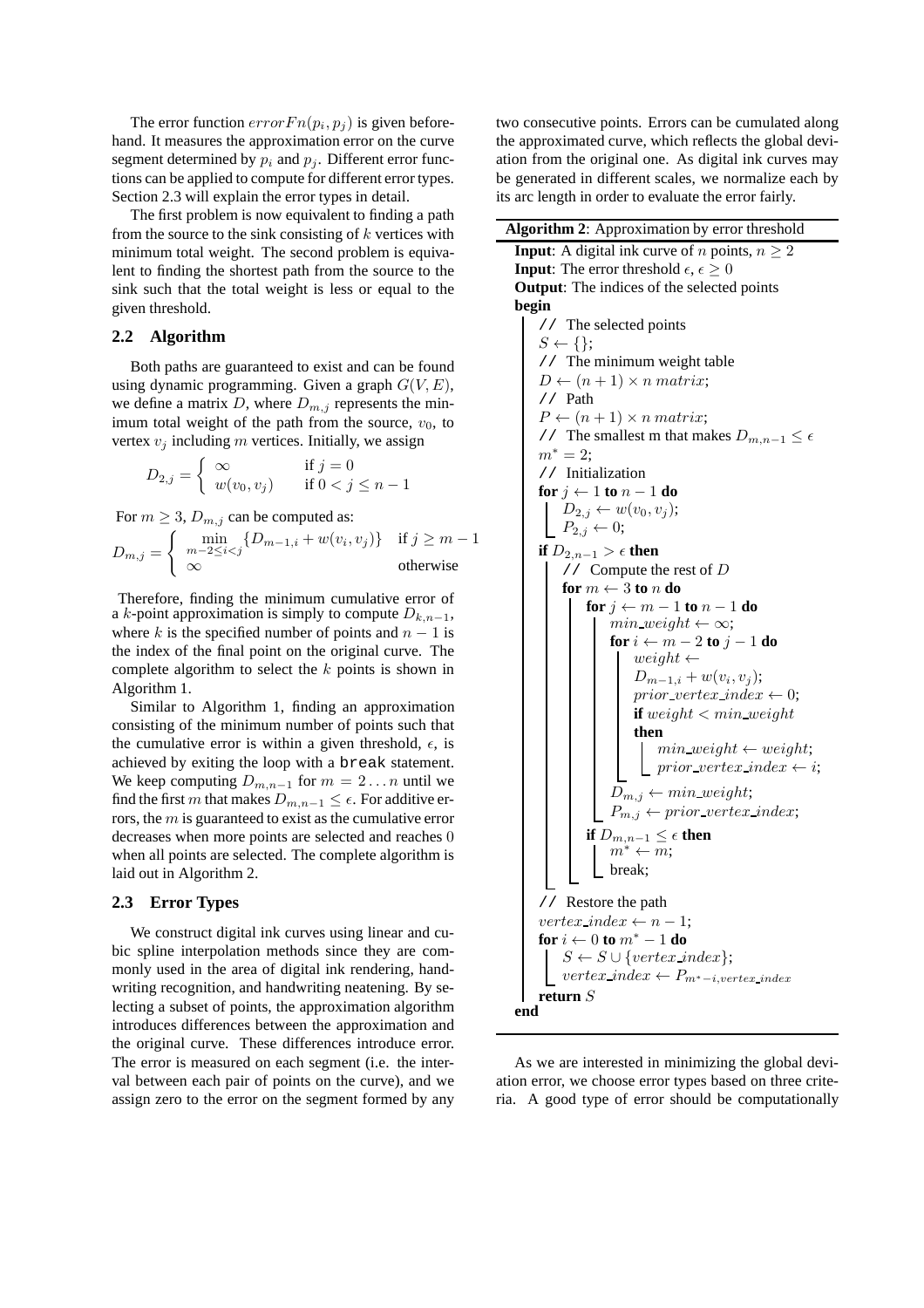

**Figure 1. Error types: (a) Arc-Chord Length Error, (b) Maximal Height Error, and (c) Average Height Error. The curve is constructed using cubic spline interpolation.**

efficient, additive, and has a natural meaning in geometry. In this article, we consider three types: Arc-Chord Length Error, Maximal Height Error, and Average Height Error.

- **Arc-Chord Length Error** measures the difference between the sum of the arc length of each curve piece and the length of the chord. An example is shown in Figure 1(a). The error on the segment  $(p_i, p_{i+3})$  is computed as  $S_i + S_{i+1}$  +  $S_{i+2} + S_{i+3} - C_{i,i+3}$ , where S is the arc length of the curve piece and  $C$  is the chord length.
- **Maximal Height Error** measures the maximal distance between the curve segment and the line segment. An example is shown in Figure 1(b).
- **Average Height Error** measures the average distance between the curve segment and the line segment. An example is shown in Figure 1(c).

#### **2.4 Correctness**

Selecting the  $m$ -th point is a process of computing  $D_{m,n-1}$ , where  $n-1$  is the index of the final point on the original digital ink curve. Since

$$
D_{m,n-1} = \min_{m-2 \le i < n-1} \{ D_{m-1,i} + w(v_i, v_{n-1}) \},\,
$$

we can recursively compute  $D_{m,n-1}$ ,  $m = 3...n$  using dynamic programming with the given initial condition  $D_{2,i} = w(v_0, v_i), 0 < i \leq n-1$ . This is a particular application of the Principle of Optimality [1] and  $D_{m,n-1}$  will be the minimum cumulative error of the approximation consisting of  $m$  points.

Since the Arc-Chord Length error is additive, the matrix  $D$  has the following properties: with the increase of m,  $D_{m,n-1}$  decreases and reaches 0 when  $m = n$ . But for the other two types errors, the matrix  $D$  may not have the property that  $D_{m,n-1} \leq D_{m',n-1}$  when  $m' > m$ . However, since  $D_{n,n-1}$  is 0 in either case, we can always use the algorithm to find the solution.

# **2.5 Complexity**

The complexity to find the  $k$ -point approximation is  $O(kn^2)$ . To see this, note we are computing a matrix. To select  $k$  poitns, it is necessary to compute  $k$ rows. Since each row has  $n$  entries, we have a total cost of  $O(kn^2)$ . Finding an approximation within a given cumulative error threshold  $\epsilon$ , in the worst case that all points on the original digital curve need to be selected, giving complexity  $O(n^3)$ .

The both complexities can be reduced if we look at only a fixed number of prior vertices in computing  $D_{m,j}$ , but the approximation result may no longer be globally optimal.

### **3 Experiments**

Figure 2 shows an example of applying Algorithm 1 to a digital ink curve. The digital ink curve consists of 55 points which are marked as black dots. The red dots are the selected points in the approximation. The error adopted here is the Arc-Chord Length Error. Increasing the number of selected points from 5 to 20, the approximation approaches the original digital ink curve quickly.

Figure 3 shows an example of applying Algorithm 2. The digital ink curve consists of 51 points which are marked as black dots. The red dots are the selected points in the approximation. The error adopted here is the Arc-Chord Length Error. As we decrease the error threshold  $\epsilon$ , more points are selected in order to restrict the cumulative error within  $\epsilon$ . When the error threshold drops to 0.001, the approximation is almost as the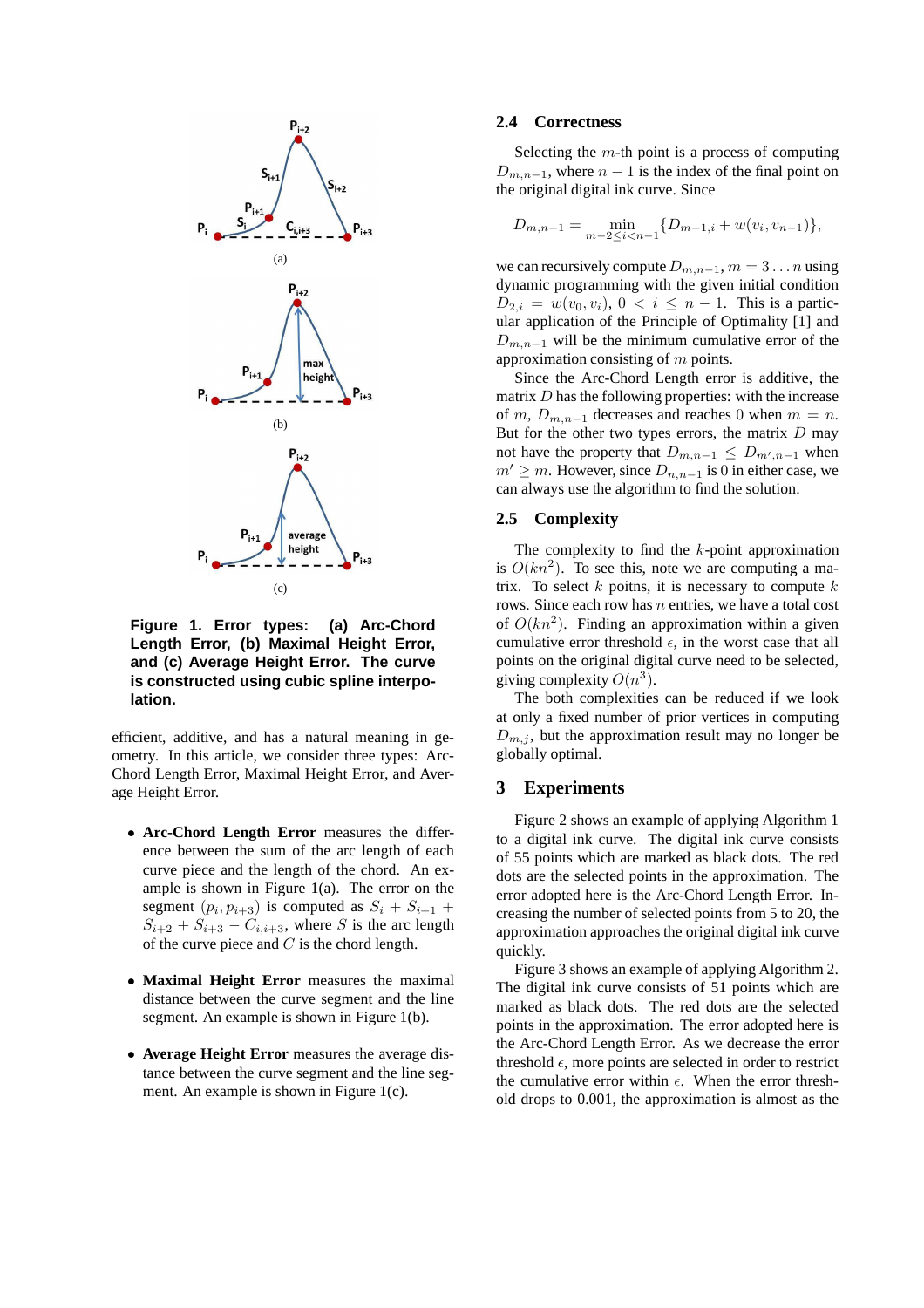

**Figure 2. Approximation of symbol "6" by specified number of points** k**. The black points are the points on the original curve. The red points are the approximation. The error is the arc-chord length error. We use** e **to denote the cumulative error.** (a)  $k = 5$ ,  $e = 0.052$ . (b)  $k = 10$ ,  $e = 0.013$ . (c)  $k = 15$ ,  $e = 0.005$ . (d)  $k = 20$ ,  $e = 0.002$ .

same as the original digital ink curve. But the number of points selected in the approximation is only half of the size of the original.

We have discussed three types of error in Section 2.3. To give a general idea of the performance for each error type, we have tested our algorithms against a handwriting dataset. The handwriting dataset we used is that of LaViola [4], containing 10665 symbols, mostly Latin letters and digits. Altogether there are 13203 strokes in these symbols. We constructed digital ink curves from these strokes using linear and cubic spline interpolation since they are commonly used in the area of digital ink rendering, handwriting recognition, and handwriting neatening. All of the curves were normalized by arc length in advance. We measured the average time cost in milliseconds and average cumulative error (relative to the trace length) on each digital ink curve. Figure 4 shows the average time cost of applying different error types in Algorithm 1. We see that the Arc-Chord Length Error outperforms the others in both linear and cubic spline cases. Figure 5 shows the average cumulative error of applying different error types in Algorithm 1. With the increase of the specified number of



**Figure 3. Approximation of symbol "n" by cumulative error threshold**  $\epsilon$ **. The black points are the points on the original curve. The red points are the approximation. The error is the Arc-Chord Length Error. We use** s **and** e **to denote the number of selected points and the cumulative error, respectively.** (a)  $\epsilon = 0.05$ ,  $s = 6$ ,  $e = 0.0459$ . **(b)**  $\epsilon = 0.02$ ,  $s = 9$ ,  $e = 0.0182$ . **(c)**  $\epsilon = 0.01$ ,  $s = 12$ ,  $e = 0.0093$ . **(d)**  $\epsilon = 0.005$ ,  $s = 16$ ,  $e = 0.004$ . **(e)**  $\epsilon = 0.002$ ,  $s = 19$ ,  $e = 0.0018$ . (f) $\epsilon = 0.001$ ,  $s = 23$ ,  $e = 0.0009$ .

points, the average cumulative errors of all types drop dramatically, but takes longer to compute.

Evaluation of these error types can be conducted in different ways. Since the approximated curve and original curve share the same initial and final points, one can compare the area enclosed by the two curves. A smaller area indicates that the approximated curve in general looks more similar to the original one, which suggests a better approximation. When the enclosed area becomes 0, the approximated curve will overlap the original one and both curves will look exactly same. An alternative way to evaluate these error types is to compare the arc length between the approximated curve and original one. Since the two curves share the same initial and final points and our point selection is a subset of the entire point set, one can compute the difference between the arc length of the approximated curve and of the original curve. A smaller difference suggests a higher similarity and a better approximation. Figure 6 shows the average similarity which is defined as the arc length of the approximated curve divided by the arc length of the original curve. With the increase of the specified num-